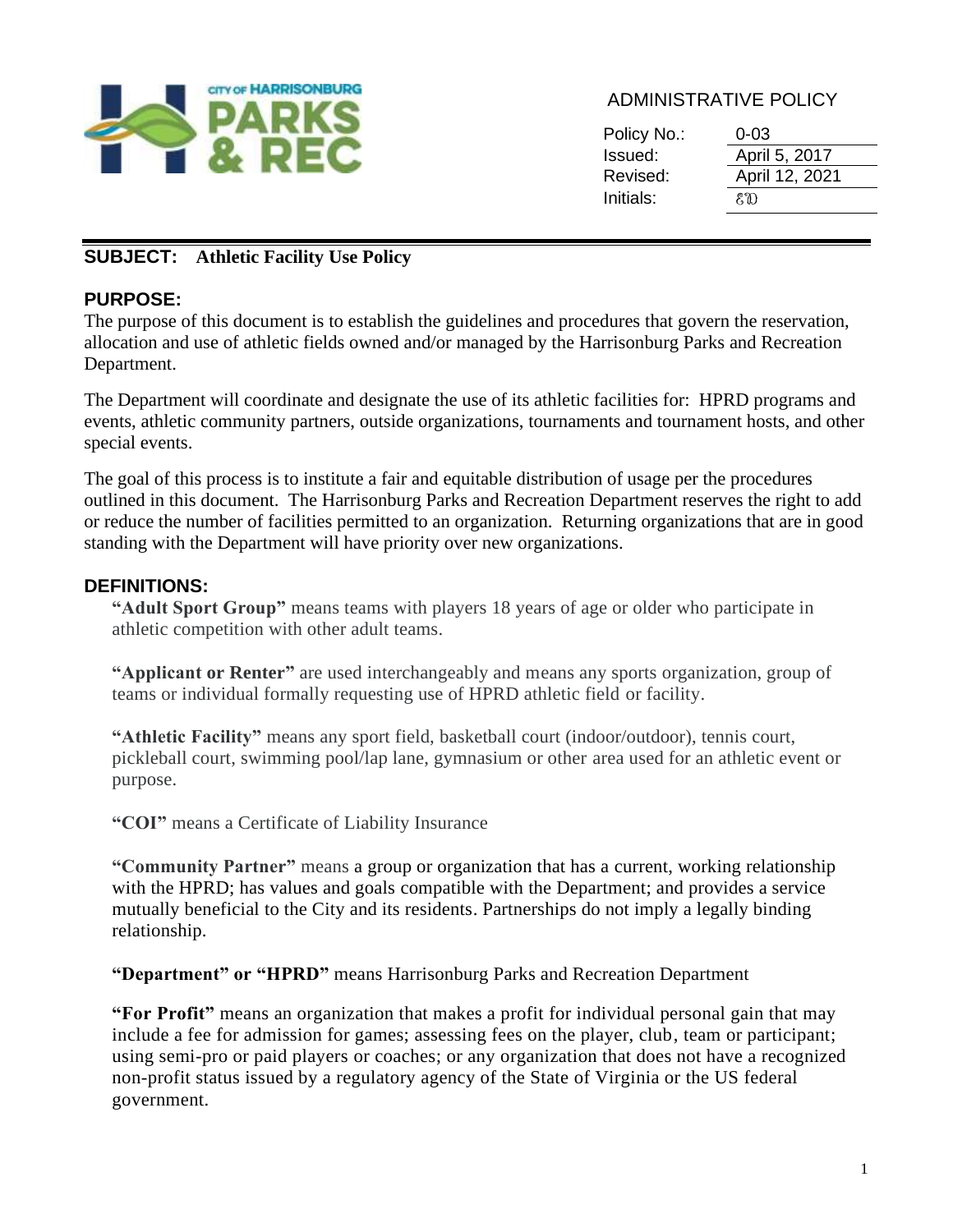**"In Good Standing"** means a permit holder (group, organization or individual) that has a history of adhering to the HPRD policies and procedures; works cooperatively with the Department; is current with all its financial obligations; and has earned the privilege of scheduling and conducting the activities of their organization as they see fit.

**"New Organization"** means a new sports organization independently established for recreational or competitive play.

**"Non-Profit Organization" or "Not-for-Profit"** means any organization, group, sports team or athletic league that has been categorized by a regulatory agency of the State of Virginia or the US federal government as Non-Profit or Not for Profit. Documentation of designation must be submitted with application.

**"Youth Sport Group"** means teams with players under 18 years of age who participate in athletic competition with other youth teams.

### **PROCEDURE:**

#### **I. Priority of Users:**

- 1. Harrisonburg Parks and Recreation Department Programs and Events
- 2. Harrisonburg City Public School Programs and Events
- 3. Non-Profit Youth Athletic Community Partners\*
- 4. Non-Profit Adult Athletic Community Partners\*
- 5. For Profit Youth Tournaments
- 6. For Profit Adult Tournaments

\*Non-Profit Organizations must submit evidence of their non-profit status at the time of application.

### **II. Application Submittal:**

- 1. Requests for use of athletic facilities must be submitted using the Facility Use Permit Application for Athletics. A request for a particular athletic facility does not guarantee availability or assignment of that site to a specific organization or individual.
- 2. Applications must include the following information and/or documentation:
	- a. A designated contact individual who will be the sole point of contact for HPRD regarding usage.
	- b. Copy of proposed/confirmed schedules.
	- c. Copy of required COI and Endorsement.
	- d. Any additional information requested by the HPRD.
- 3. Applications will be accepted on a per season basis. Seasons are defined as follows:
	- a. Spring Season: April-June
	- b. Summer Season: July-August
	- c. Fall Season: September-December
	- d. Winter Season: January March\*

\*Athletic Fields are generally closed from Mid-November – March. Applications will be accepted and reviewed on a case-by-case basis for this time period.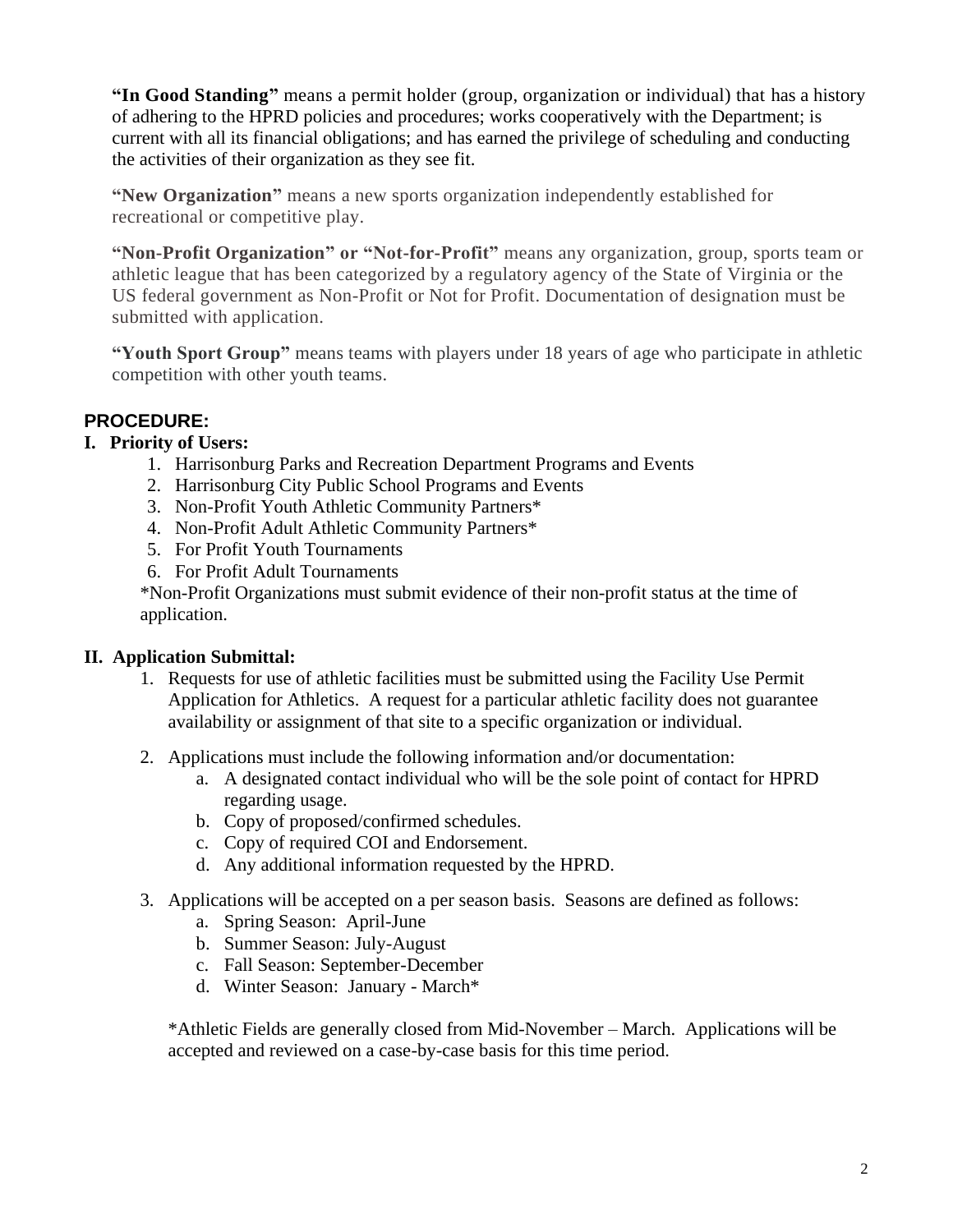4. Facility Use Permit Applications (Athletics) are due no later than the  $3<sup>rd</sup>$  Friday of the months listed below:

| <b>Application Deadline*</b><br>3rd Friday of: | <b>For Season</b>                        |
|------------------------------------------------|------------------------------------------|
| November                                       | Spring/Summer                            |
| April                                          | <b>Fall</b>                              |
| August                                         | Winter or<br><b>Special Use Requests</b> |

\*Organizations may submit Field Use Applications after the deadline. However, late applications will only be considered after those received on or before the due date and if fields remain available.

- 5. Facility Use Permits may be issued for designated holidays as determined and approved by the HPRD.
- 6. Facility Use Permit Applications (Athletics) are to be submitted to the Harrisonburg Parks and Recreation Athletics Division.
- 7. Facility Use Permits will be sent via email to the designated contact for the organization as identified on the Facility Use Permit Applications (Athletics). Facility Use Permits may be issued 2-4 months prior to the start of the seasons noted above.

### **III. Liability Insurance**

Organizations using City of Harrisonburg facilities must obtain coverage outlined below and submit the following insurance documents to the City contact. Documents must be submitted at the time of application. Facility Use Permits will only be issued after all required documents are submitted.

1.) The organization will maintain a general liability policy with \$1,000,000 combined single limits with a \$2,000,000 aggregate. Coverage is to be on an occurrence basis with an insurer licensed to conduct business in the Commonwealth of Virginia. The insurer must have an A. M. Best rating of A- or better.

**The insurer must list the City of Harrisonburg, 409 South Main Street, Harrisonburg, VA 22801 as an additional insured. The City requires submittal of the** *Certificate of Insurance* **and the actual** *Endorsement* **issued by the insurance company. The additional insured notation on the certificate of insurance is not sufficient.** 

2.) When applicable, the organization will maintain workers' compensation coverage in compliance with the laws of the Commonwealth of Virginia. The coverage must have statutory limits and be with an insurer licensed to conduct business in the Commonwealth of Virginia. The insurer must have an A. M. Best rating of A- or better. As an alternative, it is acceptable for the organization to be insured by a group self-insurance association that is licensed by the Virginia Bureau of Insurance. The organization will also carry employer's liability insurance with a limit of at least \$100,000 bodily injury by accident/\$500,000 bodily injury by disease policy limit/\$100,000 bodily injury by disease each employee.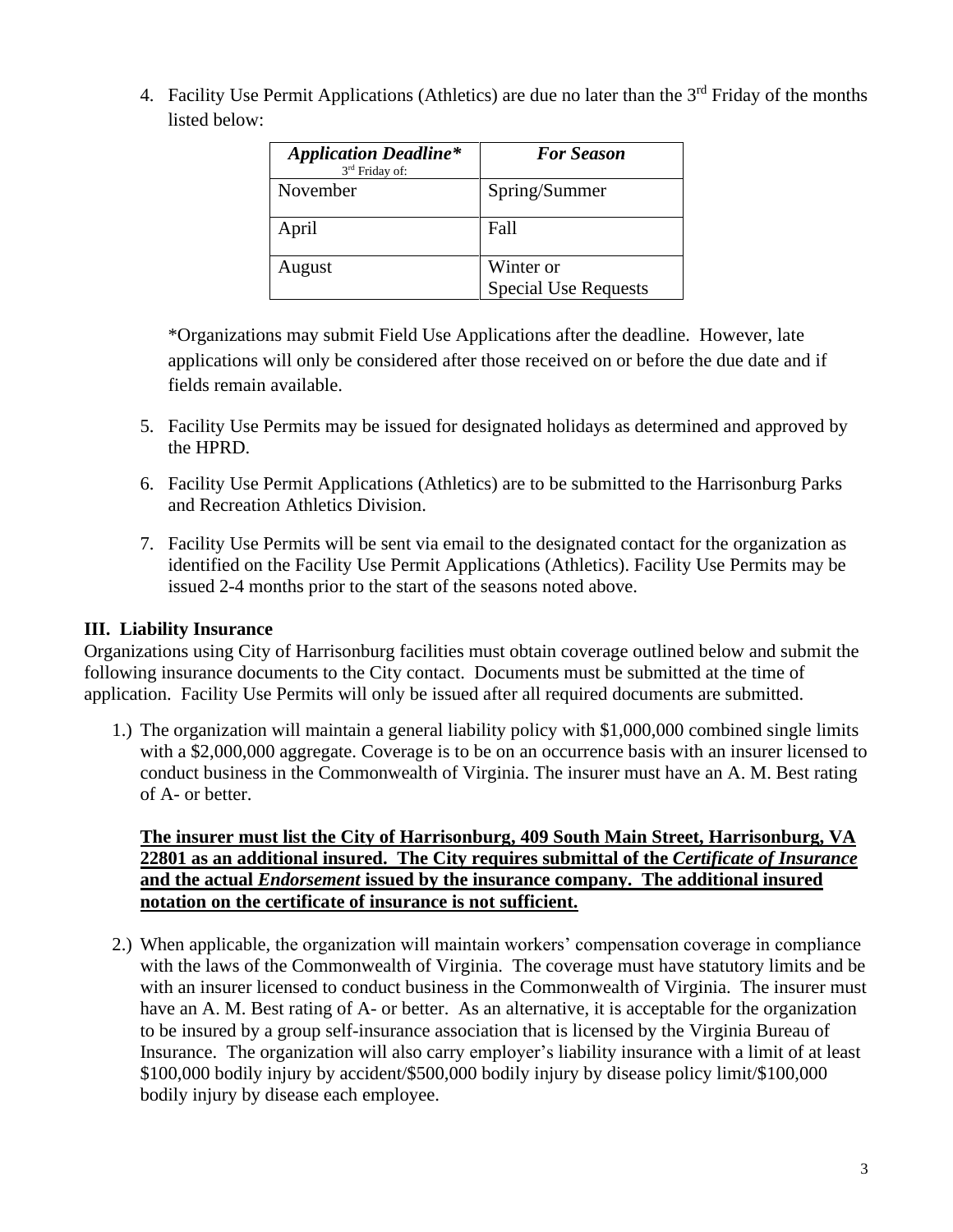#### **IV. Field and Facility Use Rules and Regulations:**

- 1. Schedules:
	- a. A copy of the practice, game and/or event schedule must be provided at the time of application. Exceptions may apply at the discretion of the HPRD.
	- b. Permitted users are responsible for maintaining and communicating accurate schedules to HPRD. Facility preparation will be scheduled per submitted schedules. Unscheduled usage that interferes with maintenance will be required to move at the request of HPRD staff.
- 2. Permits:
	- a. Facility Use Permits are non-transferable.
	- b. Facility Use Permits may be cancelled by HPRD due to weather, extenuating or emergency circumstances or failure to abide by these policies.
- 3. Fencing and Buildings:
	- a. Fencing and Buildings are strictly off limits for use as warm-up or batting targets, soft-toss or throwing against in any fashion.
	- b. Damage to fencing and buildings that occurs as a result of use by the permitted user is the financial responsibility of permitted user.
- 4. Vehicles:
	- a. Parking permitted in designated areas only. Permitted users are responsible for damage that occurs from vehicles parked in unauthorized areas.
	- b. Cars parked in areas not authorized for parking risk being towed at the owner's expense.
- 5. Garbage/Litter:
	- a. At the conclusion of each practice, game, meet or event, the permitted user is responsible for the collection of all garbage and litter from the facility, field and adjacent areas (i.e. side-lines, player benches, spectator areas, parking lots etc.)
	- b. All garbage/litter must be properly disposed of in the on-site trash containers. Any overflow trash shall be disposed of on an "as-needed" basis by the organization or designated organization staff. At no time shall trash be overflowing in containers or left in undesignated areas.
- 6. Personal Property:
	- a. All users are responsible for removing all personal property from the facility/field area after each event.
	- b. The City of Harrisonburg and the HPRD is not responsible for any personal property stolen from or left at the facility/field.
- 7. Portable Restrooms:
	- a. When portable restrooms are required, placement is allowed per a mutually agreed upon location between the HPRD staff and the permitted user.
	- b. Portable restrooms are at the expense of the permitted user and must be approved by the HPRD.
- 8. Alcohol:
	- a. Alcohol is prohibited in all Harrisonburg Parks and Recreation Department facilities.
	- b. Permitted users caught with alcohol will be subject to penalties issued by the Harrisonburg Police Department. Future requests for use of HPRD facilities may be denied.
- 9. Field Conditions:
	- a. All fields will be prepared per submitted schedules of permitted users. If extra or additional services are requested, they must be submitted one week in advance to the HPRD. Requests for additional services are at the expense of the requesting organization. HPRD has the discretion to deny requests for additional services.
	- b. Fields will be closed as necessary for rest and renovation following heavy use that causes damage or compromises safety. Permitted Users will be notified of field closures.
- 10. Usage Hours:
	- a. Hours requested should include setup and clean-up times. Users will not be allowed to enter the facility area prior to the designated time, and Users must vacate the facility by the designated time. Events must end by 11:00 pm.